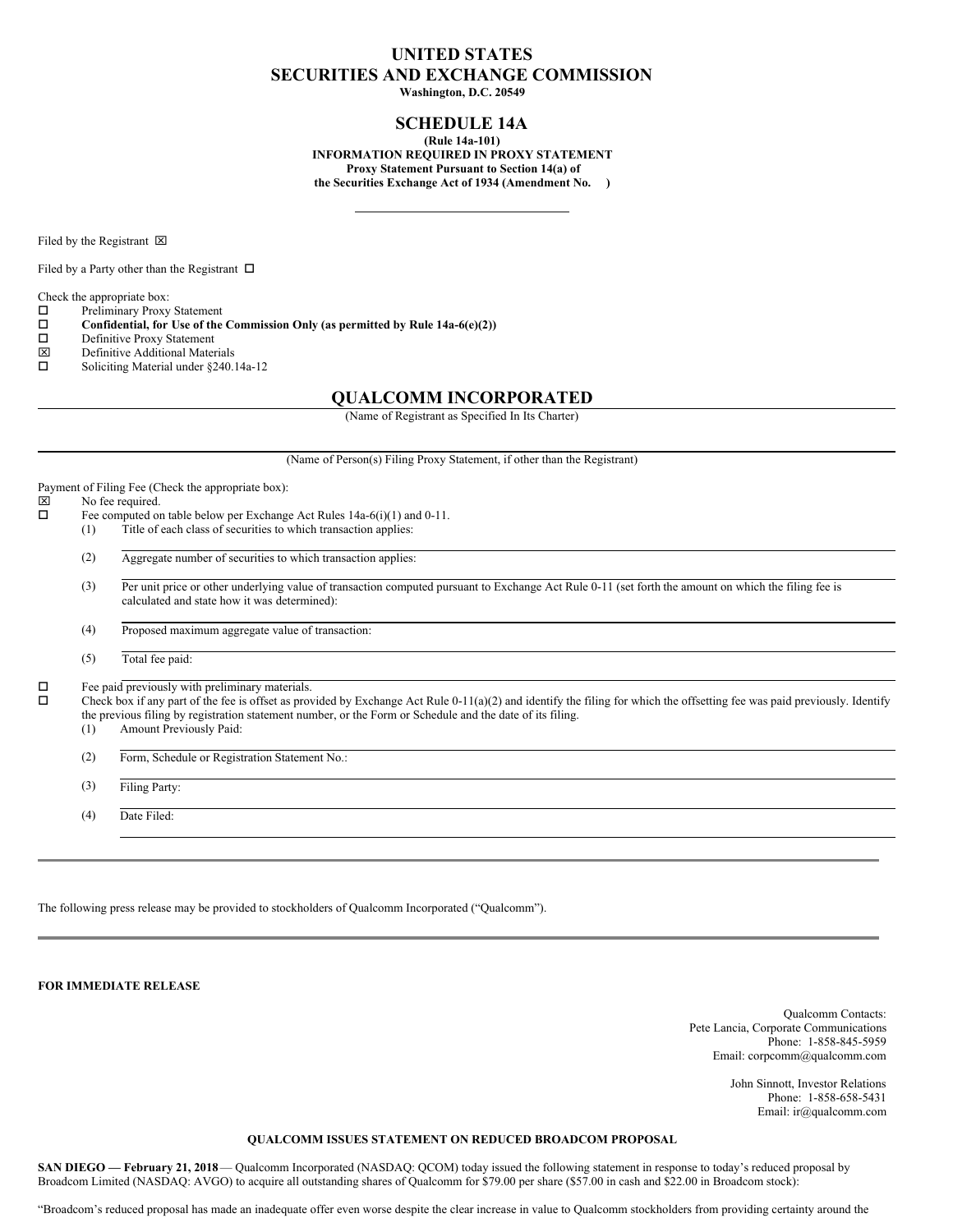NXP acquisition. Broadcom has refused and continues to refuse to engage with Qualcomm on price.

The acquisition of NXP Semiconductors will be 40% accretive to our Non-GAAP results<sup>1)</sup>, enables us to accelerate our growth strategy, and provides stockholders greater certainty around Qualcomm's fiscal 2019 Non-GAAP EPS commitment of \$6.75-\$7.50, which includes \$1.50 per share of accretion from NXP.

In deciding unanimously to amend its original offer, made in October 2016, the Qualcomm Board concluded that Qualcomm is far more valuable with NXP than without, and took into account the following:

- NXP's non-GAAP operating income has increased by 20% which means the \$127.50 per share price is actually at a lower multiple than the original deal price
- · NXP provides significant strategic benefits to Qualcomm including increased revenue diversification, substantial expansion of total available markets (TAM) and greater scale in higher growth end markets of Auto and IoT
- The strong market dynamics and positive outlook for key segments
- High confidence in annualized cost synergies of at least \$500 million based on integration planning

Broadcom is well aware there is no 'reduction of value by \$4.10 per share' because the transaction could not be completed at \$110.00 per share.

The Qualcomm Board is committed to maximizing value for Qualcomm stockholders, whether that be through executing its growth strategy or selling the company. Broadcom's revised \$79.00 per share proposal materially undervalues Qualcomm, fails to take into account the strategic and financial benefits of acquiring NXP, and continues to face a long and highly uncertain path to regulatory approvals."

Versus consensus EPS. (1)

#### **About Qualcomm**

Qualcomm invents breakthrough technologies that transform how the world connects and communicates. When we connected the phone to the Internet, the mobile revolution was born. Today, our inventions are the foundation for life-changing products, experiences, and industries. As we lead the world to 5G, we envision this next big change in cellular technology spurring a new era of intelligent, connected devices and enabling new opportunities in connected cars, remote delivery of health care services, and the IoT — including smart cities, smart homes, and wearables. Qualcomm Incorporated includes our licensing business, QTL, and the vast majority of our patent portfolio. Qualcomm Technologies, Inc., a subsidiary of Qualcomm Incorporated, operates, along with its subsidiaries, all of our engineering, research and development functions, and all of our products and services businesses, including, the QCT semiconductor business. For more information, visit Qualcomm's website, OnQ blog, Twitter and Facebook pages.

#### **ADDITIONAL INFORMATION**

Qualcomm has filed a definitive proxy statement and WHITE proxy card with the U.S. Securities and Exchange Commission (the "SEC") in connection with its solicitation of proxies for its 2018 Annual Meeting of Stockholders (the "2018 Annual Meeting"). QUALCOMM STOCKHOLDERS ARE STRONGLY ENCOURAGED TO READ THE DEFINITIVE PROXY STATEMENT (AND ANY AMENDMENTS AND SUPPLEMENTS THERETO) AND ACCOMPANYING WHITE PROXY CARD AS THEY CONTAIN IMPORTANT INFORMATION. Stockholders may obtain the proxy statement, any amendments or supplements to the proxy statement and other documents as and when filed by Qualcomm with the SEC without charge from the SEC's website at www.sec.gov.

#### **CERTAIN INFORMATION REGARDING PARTICIPANTS**

Qualcomm, its directors and certain of its executive officers may be deemed to be participants in connection with the solicitation of proxies from Qualcomm's stockholders in connection with the matters to be considered at the 2018 Annual Meeting. Information regarding the identity of potential participants, and their direct or indirect interests, by security holdings or otherwise, is set forth in the proxy statement and other materials to be filed with the SEC. These documents can be obtained free of charge from the sources indicated above.

#### **CAUTIONARY NOTE REGARDING FORWARD-LOOKING STATEMENTS**

Any statements contained in this document that are not historical facts are forward-looking statements as defined in the U.S. Private Securities Litigation Reform Act of 1995. Additionally, statements regarding operating results for future years, growth in operating results and the factors contributing to future operating results; the resolution of licensing disputes and the impact and timing thereof; expected market, industry, geographic and organic growth and trends; future serviceable addressable market size and growth; anticipated contributions from and growth in new opportunities; benefits from planned cost reductions; technology and product leadership and trends; Qualcomm's positioning to benefit from any of the above; potential benefits and upside to Qualcomm's stockholders related to any of the above; and the regulatory process and regulatory uncertainty are forward-looking statements. Words such as "anticipate," "believe," "estimate," "expect," "forecast," "intend," "may," "plan," "project," "predict," "should," "will" and similar expressions are intended to identify such forward-looking statements. These statements are based on Qualcomm's current expectations or beliefs, and are subject to uncertainty and changes in circumstances. Actual results may differ materially from those expressed or implied by the statements herein due to changes in economic, business, competitive, technological, strategic and/or regulatory factors, and other factors affecting the operations of Qualcomm. More detailed information about these factors may be found in Qualcomm's filings with the SEC, including those discussed in Qualcomm's most recent Annual Report on Form 10-K and in any subsequent periodic reports on Form 10-Q and Form 8-K, each of which is on file with the SEC and available at the SEC's website at www.sec.gov. SEC filings for Qualcomm are also available in the Investor Relations section of Qualcomm's website at www.qualcomm.com. Qualcomm is not obligated to update these forward-looking statements to reflect events or circumstances after the date of this document. Readers are cautioned not to place undue reliance on these forward-looking statements, which speak only as of their dates.

### **NOTE REGARDING USE OF NON-GAAP FINANCIAL MEASURES**

The Non-GAAP financial information presented herein should be considered in addition to, not as a substitute for or superior to, financial measures calculated in accordance with GAAP. In addition, "Non-GAAP" is not a term defined by GAAP, and as a result, the Company's measure of Non-GAAP results might be different than similarly titled measures used by other companies. Reconciliations between GAAP and Non-GAAP results are presented herein.